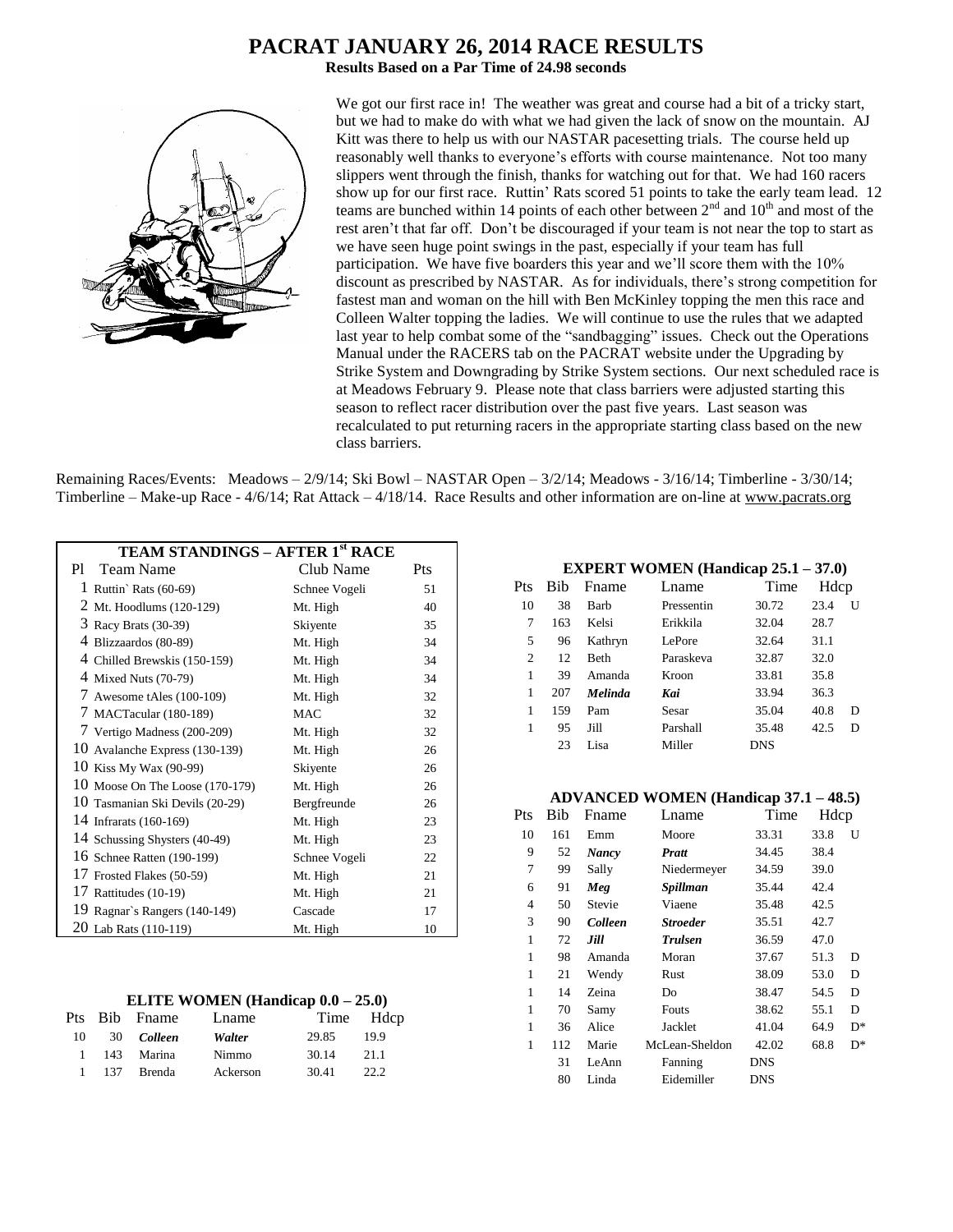#### **ADVANCED INT. WOMEN (Handicap 48.6 – 60.5)**

| Pts | <b>Bib</b> | Fname         | Lname    | Time       | Hdcp  |       |
|-----|------------|---------------|----------|------------|-------|-------|
| 10  | 29         | Anda          | Cornea   | 38.22      | 53.5  |       |
| 7   | 33         | Allison       | Bader    | 38.78      | 55.8  |       |
| 4   | 28         | Jan           | Moore    | 38.83      | 56.0  |       |
| 1   | 93         | Sheri         | Parshall | 39.82      | 60.0  |       |
| 1   | 133        | Sandra        | Volk     | 41.77      | 67.8  | D     |
| 1   | 94         | <b>Billie</b> | Rease    | 43.70      | 75.6  | D     |
| 1   | 55         | Paula         | Bearson  | 55.13      | 121.5 | $D^*$ |
|     | 35         | Maria         | Winner   | <b>DNS</b> |       |       |
|     | 172        | Kristine      | Canham   | <b>DNS</b> |       |       |

### **INTERMEDIATE WOMEN (Handicap 60.6 – 77.0)**

| Pts            | Bib | Fname         | Lname         | Time       | Hdcp  |    |
|----------------|-----|---------------|---------------|------------|-------|----|
| 10             | 174 | Kristin       | <b>Brown</b>  | 40.52      | 62.8  |    |
| 9              | 122 | Julie         | Moore         | 41.19      | 65.5  |    |
| 8              | 202 | <b>Betsy</b>  | Marchand      | 41.72      | 67.6  |    |
| 7              | 89  | Marchond      | Gardella      | 42.88      | 72.3  |    |
| 5              | 78  | Lisa          | Warzyn        | 43.32      | 74.0  |    |
| 4              | 32  | Selena        | Coffman*      | 44.48      | 78.7  | D  |
| 3              | 171 | Mera          | Stepan        | 45.77      | 83.9  | D  |
| $\overline{2}$ | 76  | Candace       | Pool          | 46.61      | 87.2  | D  |
| 1              | 150 | <b>Brenda</b> | Becerra       | 46.66      | 87.4  | D  |
| 1              | 37  | Debbie        | Kitchin       | 47.05      | 89.0  | D  |
| 1              | 53  | Moniquea      | DeGan         | 47.82      | 92.1  | D  |
| 1              | 34  | Diane         | Hicks         | 48.89      | 96.4  | D  |
| 1              | 152 | Itsuko        | Day           | 49.00      | 96.8  | D  |
| 1              | 54  | Janet         | Siverts-Smith | 49.63      | 99.4  | D  |
| 1              | 154 | Jacquelyn     | Lane          | 54.22      | 117.8 | D* |
| 1              | 156 | Jeanne        | Nyquist       | 59.58      | 139.3 | D* |
|                | 201 | Sheri         | Cansler       | <b>DNS</b> |       |    |
|                |     |               |               |            |       |    |

## **NOVICE WOMEN (Handicap 77.1 – 106.0)**

|           |    | Pts Bib Fname | Lname   |       | Time Hdcp |    |
|-----------|----|---------------|---------|-------|-----------|----|
| 10        |    | 153 Colleen   | Hankins | 53.21 | 113.8     | D  |
| 1         |    | 51 Patricia   | Savage  | 53.75 | 115.9     | D. |
| $1 \quad$ | 24 | Shawn         | Storey  | 55.59 | 123.3     | D. |

## **BEGINNER WOMEN (Handicap 106.1 and Greater)**

|               |      | Pts Bib Fname | Lname   | Time Hdcp |       |  |
|---------------|------|---------------|---------|-----------|-------|--|
| 10            | 17   | Shelli        | Morton  | 66.10     | 165.5 |  |
| $\mathcal{D}$ | 119  | Pat           | Barry   | 68.83     | 176.5 |  |
| $\mathbf{1}$  | -111 | Elsebeth      | Frank   | 70.87     | 184.7 |  |
|               | 92   | Sylvia        | Orefice | 71.94     | 189.0 |  |

## **NEW RACERS – WOMEN**

| 97  | Wendy  | Morseth | <b>DNS</b> |
|-----|--------|---------|------------|
| 116 | Linda  | Pearce  | <b>DNS</b> |
| 129 | Caylah | Dargan  | <b>DNS</b> |
| 178 | Diane  | Domina  | <b>DNS</b> |
| 179 | Susie  | Yanzick | <b>DNS</b> |
| 181 | Chelsi | Elliott | <b>DNS</b> |
| 185 | Eleni  | Hobbs   | <b>DNS</b> |

| Pts | Bib | Fname          | Lname          | Time  | Hdcp |   |
|-----|-----|----------------|----------------|-------|------|---|
| 10  | 180 | Ben            | McKinley       | 26.44 | 6.2  |   |
| 9   | 66  | Peter          | Dodd           | 26.53 | 6.6  |   |
| 8   | 158 | Ken            | Park           | 26.99 | 8.4  |   |
| 6   | 102 | Ward           | Jagels         | 27.12 | 8.9  |   |
| 5   | 134 | Jay            | Pollock        | 27.35 | 9.9  |   |
| 4   | 144 | <b>Gunther</b> | <b>Bergner</b> | 27.47 | 10.4 |   |
| 3   | 117 | Brian          | Stanley        | 27.58 | 10.8 |   |
| 1   | 198 | Scott          | Morrison       | 27.77 | 11.6 |   |
| 1   | 132 | Mark           | Stanford       | 27.83 | 11.8 |   |
| 1   | 60  | Dale           | Parshall       | 27.93 | 12.2 |   |
| 1   | 130 | Geoff          | Mihalko        | 27.97 | 12.4 |   |
| 1   | 64  | <b>Bruce</b>   | Parshall       | 28.57 | 14.8 |   |
| 1   | 79  | Paul           | Soper          | 28.57 | 14.8 |   |
| 1   | 182 | Kevin          | Chapman        | 28.99 | 16.5 | D |
| 1   | 192 | Greg           | Dilger         | 30.35 | 21.9 | D |

|                | <b>EXPERT MEN</b> (Handicap $15.1 - 22.5$ ) |              |                |            |      |       |
|----------------|---------------------------------------------|--------------|----------------|------------|------|-------|
| <b>Pts</b>     | Bib                                         | Fname        | Lname          | Time       | Hdcp |       |
| 10             | 186                                         | <b>Brian</b> | Bogatin        | 28.13      | 13.0 | U     |
| 9              | 140                                         | Ryan         | <b>Rooper</b>  | 28.58      | 14.8 | U     |
| 7              | 126                                         | Thomas       | Hildick        | 28.65      | 15.1 |       |
| 6              | 131                                         | Gary         | Gunderson      | 29.13      | 17.0 |       |
| 5              | 199                                         | Robert       | Galasso        | 29.20      | 17.3 |       |
| 3              | 165                                         | Rob          | Weisskirchen   | 29.22      | 17.4 |       |
| $\overline{c}$ | 176                                         | Paul         | Lyshaug        | 29.74      | 19.5 |       |
| 1              | 100                                         | Alan         | Bean           | 29.94      | 20.3 |       |
| 1              | 10                                          | <b>Chris</b> | Wiley          | 30.18      | 21.2 |       |
| 1              | 138                                         | <b>Jeff</b>  | Ackerson       | 30.73      | 23.5 | D     |
| 1              | 11                                          | Farzin       | Ghezel         | 30.95      | 24.3 | D     |
| 1              | 160                                         | Garth        | <b>Eliason</b> | 31.14      | 25.1 | D     |
| 1              | 67                                          | Jack         | Walker         | 31.95      | 28.4 | D     |
| 1              | 142                                         | Mark         | Conan          | 33.57      | 34.9 | $D^*$ |
|                | 177                                         | Calvin       | Rasmussen      | <b>DNS</b> |      |       |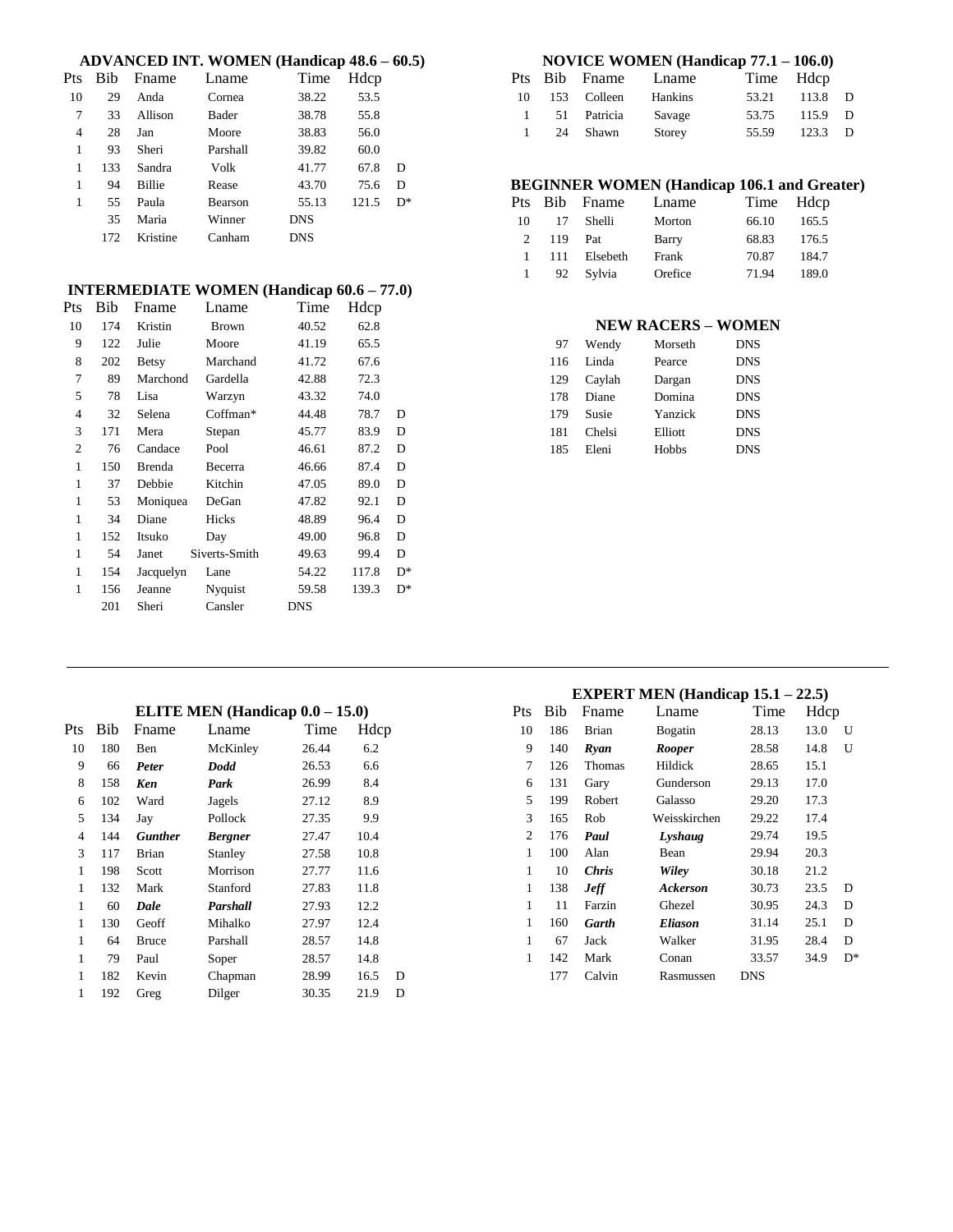### **ADVANCED MEN (Handicap 22.6 – 30.0)**

| Pts          | Bib | Fname          | Lname          | Time       | Hdcp |   |
|--------------|-----|----------------|----------------|------------|------|---|
| 10           | 87  | <b>Tom</b>     | <b>Scott</b>   | 29.65      | 19.1 | U |
| 9            | 69  | <b>Bob</b>     | Lawrence       | 30.04      | 20.7 | U |
| 8            | 127 | Loren          | <b>Black</b>   | 30.11      | 21.0 | U |
| 7            | 74  | Andrew         | Hobart         | 30.38      | 22.0 | U |
| 6            | 205 | <b>Jerry</b>   | Fitzpatrick    | 30.64      | 23.1 |   |
| 6            | 46  | Daryl          | Seitzer        | 30.87      | 24.0 |   |
| 5            | 200 | <b>Thomas</b>  | <b>Cansler</b> | 31.30      | 25.7 |   |
| 4            | 193 | Tim            | Aid            | 31.37      | 26.0 |   |
| 3            | 190 | Dave           | Pritchard      | 31.52      | 26.6 |   |
| 2            | 136 | Vladimir       | Didenko        | 31.70      | 27.3 |   |
| 1            | 86  | <b>Michael</b> | <b>Slauson</b> | 31.78      | 27.7 |   |
| $\mathbf{1}$ | 15  | Morten         | Kvinge         | 31.88      | 28.1 |   |
| 1            | 184 | Daniel         | Petrusich      | 32.13      | 29.1 |   |
| $\mathbf{1}$ | 162 | <b>Steve</b>   | Farah          | 32.25      | 29.6 |   |
| 1            | 145 | <b>Steve</b>   | Claussen       | 32.72      | 31.4 | D |
| $\mathbf{1}$ | 42  | Alan           | Polaski        | 33.17      | 33.3 | D |
| 1            | 204 | <b>Grant</b>   | Fitzpatrick    | 33.51      | 34.6 | D |
| 1            | 58  | <b>Bruce</b>   | Kuper          | 33.69      | 35.3 | D |
| $\mathbf{1}$ | 115 | <b>Bob</b>     | Long           | 34.73      | 39.5 | D |
| 1            | 146 | Daniel         | Lane           | 34.81      | 39.8 | D |
|              | 20  | Ed             | Carman         | <b>DNS</b> |      |   |
|              | 195 | Randall        | Lew            | <b>DNS</b> |      |   |

### **ADVANCED INT. MEN (Handicap 30.1 - 41.0)**

| Pts            | Bib | Fname         | Lname          | Time       | Hdcp |       |
|----------------|-----|---------------|----------------|------------|------|-------|
| 10             | 183 | Tim           | Cundari        | 32.81      | 31.8 |       |
| 9              | 105 | David         | Lederfine      | 33.15      | 33.2 |       |
| 8              | 68  | Terry         | Walter         | 33.30      | 33.8 |       |
| 8              | 139 | Jeff          | Dulcich        | 33.49      | 34.5 |       |
| 7              | 155 | Michael       | Mecham         | 33.65      | 35.2 |       |
| 7              | 62  | John          | Orefice        | 33.74      | 35.5 |       |
| 6              | 63  | <b>Gordon</b> | Lusk           | 33.86      | 36.0 |       |
| 6              | 77  | Clay          | Poppert        | 33.91      | 36.2 |       |
| 5              | 47  | John          | <b>Barton</b>  | 34.40      | 38.2 |       |
| 5              | 40  | McCoy         | Smith          | 34.50      | 38.6 |       |
| $\overline{4}$ | 194 | <b>Dexter</b> | Hill           | 34.70      | 39.4 |       |
| $\overline{4}$ | 88  | <b>Brice</b>  | Beck           | 34.87      | 40.1 |       |
| 3              | 196 | Charley       | Scott          | 34.94      | 40.4 |       |
| $\overline{c}$ | 22  | Joe           | Nelson         | 35.11      | 41.0 |       |
| $\mathbf{1}$   | 151 | Terry         | <b>Becerra</b> | 35.28      | 41.7 | D     |
| 1              | 19  | Frank         | Hadella        | 35.50      | 42.6 | D     |
| $\mathbf{1}$   | 191 | Scott         | Rich           | 35.72      | 43.5 | D     |
| $\mathbf{1}$   | 120 | Phil          | Mant           | 35.81      | 43.9 | D     |
| $\mathbf{1}$   | 106 | David         | Schor*         | 35.88      | 44.2 | D     |
| $\mathbf{1}$   | 65  | Tracy         | Livingston     | 36.20      | 45.4 | D     |
| 1              | 206 | Robert        | Hess           | 36.63      | 47.2 | D     |
| $\mathbf{1}$   | 101 | Allan         | Paraskeva      | 36.69      | 47.4 | D     |
| $\mathbf{1}$   | 56  | Dave          | Cronauer       | 36.87      | 48.1 | D     |
| $\mathbf{1}$   | 71  | Keith         | Appleman       | 37.05      | 48.8 | D     |
| $\mathbf{1}$   | 59  | Jeff          | <b>Brooks</b>  | 37.13      | 49.2 | D     |
| $\mathbf{1}$   | 48  | David         | Papworth       | 37.22      | 49.5 | D     |
| $\mathbf{1}$   | 18  | Armin         | Dahms          | 41.18      | 65.4 | $D^*$ |
| $\mathbf{1}$   | 57  | Kay           | Kinyon         | 47.60      | 91.2 | $D^*$ |
|                | 135 | Chad          | Harris         | <b>DNS</b> |      |       |
|                | 197 | Jack          | Folliard       | <b>DNS</b> |      |       |

# **INTERMEDIATE MEN (Handicap 41.1 - 50.0)** Pts Bib Fname Lname Time Hdcp

| 'ts          | Bib | Fname          | Lname           | Time       | Hdcp |   |
|--------------|-----|----------------|-----------------|------------|------|---|
| 10           | 175 | Troy           | Hall            | 34.70      | 39.4 | U |
| 9            | 203 | Troy           | Bowman*         | 35.13      | 41.1 |   |
| 7            | 123 | Ben            | Thamert         | 35.61      | 43.1 |   |
| 6            | 25  | Paul           | Tidball         | 35.93      | 44.3 |   |
| 4            | 85  | Bryan          | Gyllen          | 36.24      | 45.6 |   |
| 3            | 157 | Tim            | Culligan        | 36.97      | 48.5 |   |
| $\mathbf{1}$ | 49  | Scott          | Gilfillan       | 37.33      | 50.0 |   |
| $\mathbf{1}$ | 170 | Scott          | Stepan          | 37.69      | 51.4 | D |
| 1            | 16  | <b>Matt</b>    | <b>Thompson</b> | 37.73      | 51.6 | D |
| 1            | 41  | Mark           | Friedman        | 37.94      | 52.4 | D |
| 1            | 27  | Ted            | Stagnone        | 38.68      | 55.4 | D |
| 1            | 82  | Jay            | Azevedo         | 38.95      | 56.5 | D |
| 1            | 113 | Yon            | Sheldon         | 40.61      | 63.1 | D |
|              | 43  | <b>Brandon</b> | Antoni          | <b>DNS</b> |      |   |
|              | 73  | David          | Larson          | <b>DNS</b> |      |   |
|              | 107 | John           | Snodgrass       | <b>DNS</b> |      |   |
|              | 173 | Raj            | Savara          | DNS        |      |   |

## **NOVICE MEN (Handicap 50.1 – 66.0)**

| Pts | Bib | Fname          | Lname        | Time       | Hdcp |   |
|-----|-----|----------------|--------------|------------|------|---|
| 10  | 104 | Gary           | Stevenson    | 38.00      | 52.7 |   |
| 8   | 61  | <b>Robert</b>  | <b>Brown</b> | 38.71      | 55.5 |   |
| 6   | 83  | Shawn          | Miller       | 38.72      | 55.5 |   |
| 4   | 103 | <b>Robert</b>  | Weiss        | 38.86      | 56.1 |   |
| 2   | 45  | Duncan         | Kitchin      | 40.11      | 61.1 |   |
| 1   | 84  | Greg           | Fredericks   | 40.19      | 61.5 |   |
| 1   | 208 | <b>Bradley</b> | $Hess*$      | 40.20      | 61.5 |   |
| 1   | 26  | Jerry          | Adamowicz    | 41.03      | 64.8 |   |
| 1   | 121 | Chuck          | Westergren   | 44.42      | 78.4 | D |
| 1   | 110 | Lonny          | Schiller     | 45.61      | 83.2 | D |
|     | 81  | Jeff           | Guss         | <b>DNS</b> |      |   |
|     | 114 | Dave           | Myers        | <b>DNS</b> |      |   |
|     | 164 | George         | Laird        | <b>DNS</b> |      |   |
|     |     |                |              |            |      |   |

## **BEGINNER MEN (Handicap 66.1 and Greater)**

| Pts           | Bib. | Fname         | Lname     | Time       | Hdcp  |
|---------------|------|---------------|-----------|------------|-------|
| 10            | 75   | <b>Robert</b> | Hingst    | 41.98      | 68.6  |
| 6             | 124  | Scott         | Andersen  | 43.12      | 73.2  |
| $\mathcal{L}$ | 13   | Conrad        | Foord     | 44.44      | 78.5  |
|               | 128  | Dave          | Driscoll  | 45.16      | 81.4  |
|               | 166  | Jeff          | Stephen   | 52.72      | 111.8 |
|               | 44   | Michael       | Adams $*$ | 53.87      | 116.4 |
|               | 125  | Christopher   | Hampson   | <b>DNS</b> |       |

#### **NEW RACERS – MEN**

| 118. | <b>Bob</b> | Schwoeffermann | <b>DNS</b> |
|------|------------|----------------|------------|
| 141  | Jay        | Fineman        | <b>DNS</b> |